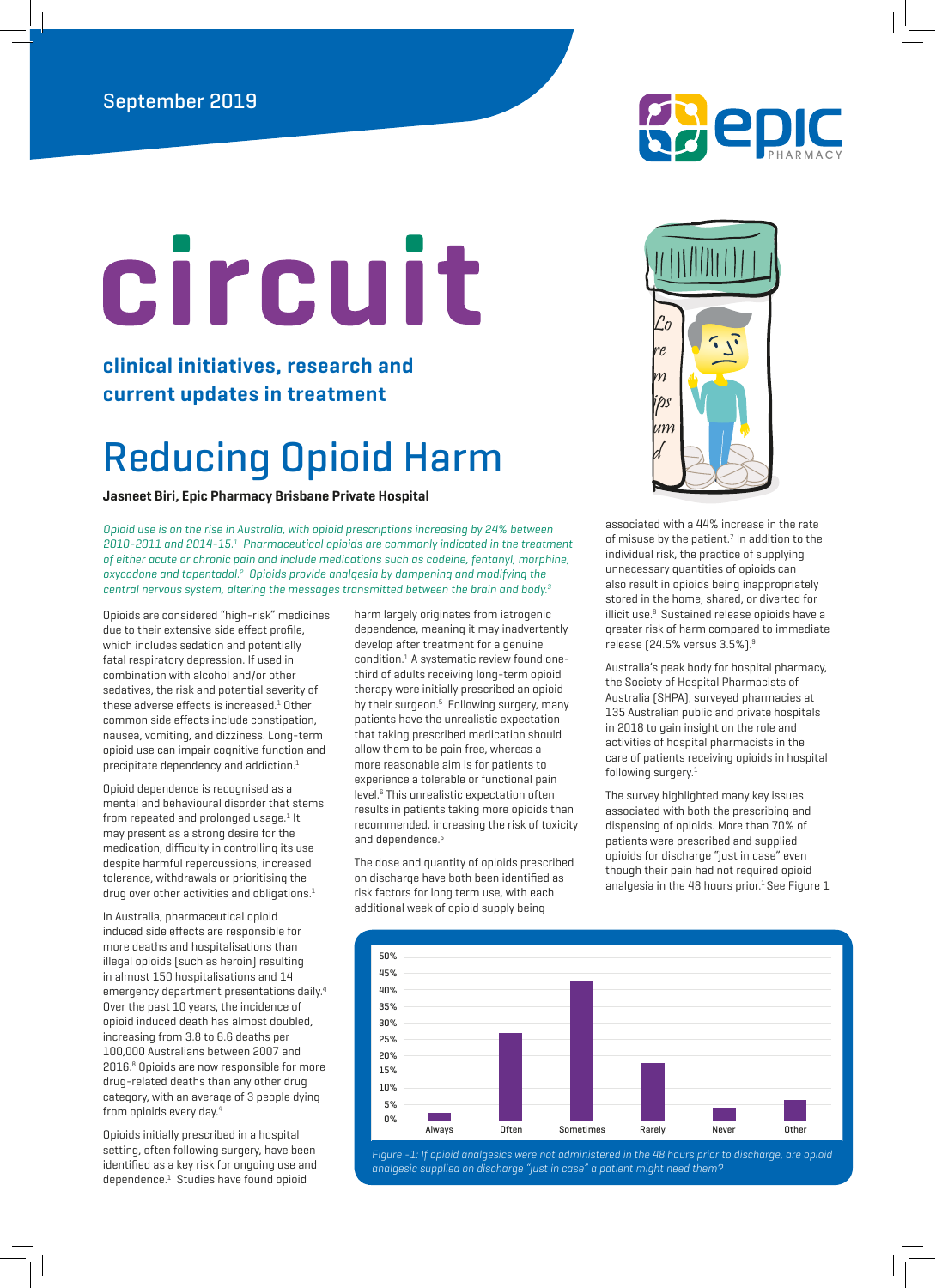

following?

Also identified in the survey was that in an attempt to increase overall efficiency, a patient's discharge prescriptions are often prescribed and dispensed prior to the discharge being confirmed.<sup>1</sup> In addition, 18% of respondents stated pre-packed analgesics were provided to patients at discharge.1 See Figure 2.

Based on these survey results and a subsequent forum of pharmacist experts from across the country, the SHPA identified numerous potential strategies to minimise opioid-related harm among patients, published in their November 2018 landmark paper, ["Reducing Opioid Harm"](https://www.shpa.org.au/sites/default/files/uploaded-content/website-content/shpa_-_reducing_opioid_related_harm.pdf).<sup>1</sup> Painaustralia (the peak body representing health, medical, research and consumer organisations) has also since published the [National Strategic Action Plan for](https://www.painaustralia.org.au/static/uploads/files/national-action-plan-final-02-07-2019-wfpnnlamkiqw.pdf)  [Pain Management.](https://www.painaustralia.org.au/static/uploads/files/national-action-plan-final-02-07-2019-wfpnnlamkiqw.pdf) Whilst a more broadly scoped consumer-centred publication for all healthcare settings, it reiterates some of the same recommendations.<sup>6</sup>

#### **Recommendations to reduce opioid harm include: 1,6**

#### Multidisciplinary team work

- • Implement a collaborative approach between the patient, medical, nursing, pharmacy, and allied health staff for the management of post-surgical pain
- • Ensure a patient-centred interdisciplinary approach, whereby the health and wellbeing of the whole individual patient is considered

#### Health practitioner education

- • Establish systems and evidence-based guidelines for the prescribing and supply of post-surgical analgesics
- • Improve the understanding and implementation of both pharmacological and non-pharmacological pain management interventions

#### Engaging and empowering patients

**∫** Provide patients with education, counselling and a clear plan of opioid use on discharge, thereby eliminating the guesswork associated with administration

- **∫** Challenge attitudes towards pain and its management, changing the expectation that medication should allow patients to be "pain-free" following surgery, to experiencing "tolerable pain" or medications providing "functional analgesia"
- **∫** Improve patients' health literacy: Replace the term "pain killers" with "medicines for reducing pain" to assist in managing patient expectations
- **∫** Advise on correct medicine disposal methods to reduce the risk of diversion and/or inappropriate use or storage
- **∫** Ensure the availability of user-friendly information and support programs for all patients, carers and families

#### Managing medication supply

- **∫** Encourage the adoption of digital solutions across all states and territories which enable real-time prescription monitoring systems, whereby data can be used to guide prescribing and dispensing behaviour
- **∫** Support the prescribing and supply of the smallest quantity of opioids appropriate for the patient, including the supply of partial packs when required
- **∫** Encourage the pharmaceutical companies to produce a greater variety of pack sizes for opioids i.e. packs of 5, 10 or 20. Note: a pack of oxycodone 5mg x 10 immediate-release capsules labelled as "Short Course" will be marketed from August for surgical analgesia discharge supplies
- **∫** Advocate to government and regulatory authorities for increased information on opioid manufacturers packs related to the risk of long-term use and overdose

#### Supporting opioid stewardship

- **∫** Encourage the establishment and implementation of an opioid stewardship program in all healthcare facilities
- **∫** Advocate for the inclusion of opioid stewardship in appropriate healthcare standards, namely the National Safety and Quality Health Service Standard 4: Medication Safety
- **∫** Support the creation of a National Opioid Utilisation Surveillance Program for healthcare facilities to monitor opioid usage and enable benchmarking between similar sites, i.e. similar to the existing National Antimicrobial Utilisation Surveillance Program (NAUSP)
- **∫** Review healthcare facilities medication formulary and governance systems to minimise the risk or diversion and misuse of opioids
- **∫** Evaluate the quality use of opioid medicines and benchmark across the health system

#### Community education

- **∫** Implement national advertising campaigns on medicines for reducing pain and disseminate the "Choosing Wisely Australia" principles to prompt conversations with patients on opioid related harm
- **∫** Support the development of patientcentred tools for self-assessment and pain management to reset community expectations of pain and use of medicines for reducing pain

#### Supporting transitions of care

- **∫** Ensure medication reconciliation, counselling and transition of care management for all surgical patients. Prioritise medication reconciliation for long term opioid users, as evidence surrounding chronic use is lacking
- **∫** Harness technology to expand access and communication to multiple health services, including primary care services and pain management specialists

#### Research

- **∫** Provide national support for pain research through a network of pain research specialists
- **∫** Identify gaps in knowledge and practice
- **∫** Translate and disseminate research into
- practice, policy and guidelines
- **∫** Communicate research findings to the community

#### **Regulatory Interventions 11**

In late August, the Therapeutic Goods Administration announced further regulatory reforms to support appropriate opioid prescribing, supply, and consumer education: [https://www.tga.gov.au/alert/](https://www.tga.gov.au/alert/prescription-opioids) [prescription-opioids](https://www.tga.gov.au/alert/prescription-opioids)

With recent statistics highlighting the extent of patient harm caused by opioid misuse, the above recommendations should be considered (and regulatory reforms welcomed) to minimise the potential for harm.

References are available on request.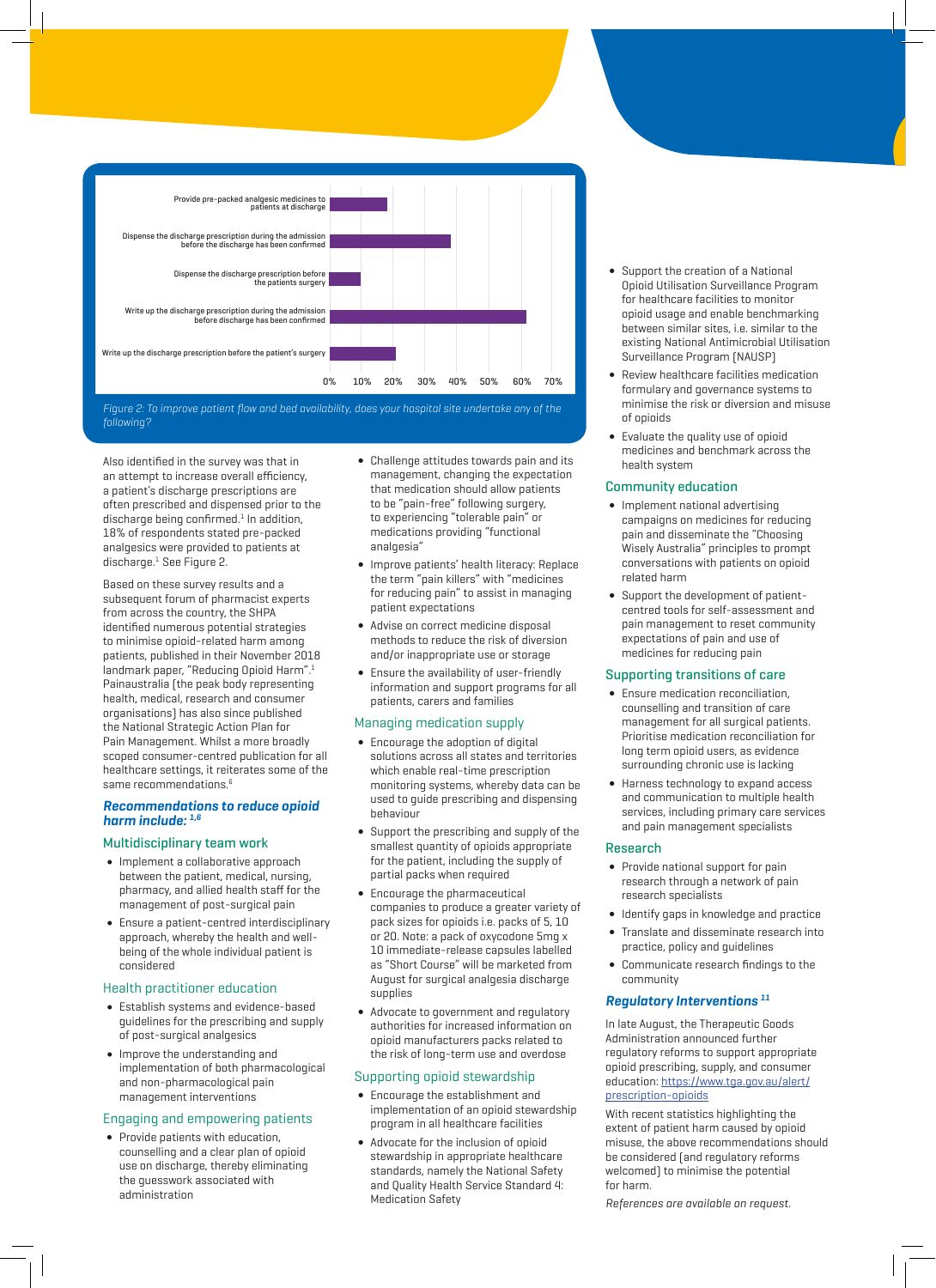## Revisiting Penicillin Allergy

#### **Nerida Jenkins, Pharmacy Practice Unit**

#### Introduction

Approximately 10% of the Australian population report an allergy to penicillin, making it the most commonly reported medication allergy. $1-3$  A drug allergy is a hypersensitivity reaction mediated by a patient's immunologic response to a drug. $1$ Although patients frequently report a penicillin allergy, very few have a true allergy and many can still safely use penicillin.<sup>2,3</sup>

Poorly documented or false reporting of a penicillin allergy on patient records is a significant health care issue and is associated with the following risks: $<sup>1</sup>$ </sup>

- ¬ Inferior patient clinical outcomes (i.e. treatment failure, increased readmission, mortality)
- ¬ Increased use of more powerful and restricted antibiotics
- ¬ Increased risk of adverse events (i.e. clostridium difficile)
- ¬ Increased risk of antibiotic resistance
- ¬ Increased cost (i.e. increased length of hospital stay, works days absent)

It is important to remember that penicillins are still among the leading causes of druginduced anaphylaxis and a true penicillin allergy can result in a fatal reaction.<sup>1,2,4</sup>

#### Therefore, a systematic approach to improve the detail and accuracy of penicillin allergy labelling is required.

#### 1. Clinical history

It is important to gather detailed documentation of a patient's adverse reaction to ensure penicillin treatment is not avoided unnecessarily.<sup>2</sup> Hypersensitivity is usually diagnosed on the basis of clinical history. Thus the nature and timing of the reaction, concurrent illnesses, concurrent drugs, the history of other antibiotics used and the outcome are important details to source from the patient or clinician [see Table  $1$ ].<sup>1,3,7</sup>

#### 2. Defining the allergy

Adverse drug reactions are defined as any undesirable reaction to medication and can be both allergic and non-allergic reactions.<sup>2</sup>

Examples of non-allergic reactions to penicillins are non-immune mediated adverse drug reactions consistent with a known drug side effect (i.e. gastrointestinal upset).<sup>2</sup>

Non-allergic reactions do not indicate hypersensitivity and do not specify the need to avoid penicillins if they are required.<sup>1,2</sup>

A drug allergy or hypersensitivity can be broadly classified as either an immediate or delayed response.<sup>1-3</sup>

Immediate allergic reactions occur rapidly after drug administration, typically within 1 hour, but can be longer if the drug is administered with food, and are mostly immunoglobulin (Ig) E mediated. Some clinical manifestations include urticaria, angioedema, bronchospasm or anaphylaxis.<sup>2-3</sup>

Patients with a clear history of an IgE mediated reaction should not be administered penicillin again without appropriate precautions (i.e. desensitisation). $1-5$ 

Delayed hypersensitivity reactions occur later, typically more than 1 hour after drug administration, and are most commonly caused by T-cell-mediated reactions.<sup>2,3</sup> Examples of delayed T cell-mediated reactions can include a benign reaction such as maculopapular exanthema (MPE) or a life threatening reaction, such as drug rash with eosinophilia and systemic symptoms (DRESS), Stevens-Johnson syndrome (SJS), severe cutaneous adverse reactions (SCAR), erythema multiforme (EM) and toxic epidermal necrolysis (TEN).<sup>1,3</sup>

Patients with a life-threatening T-cell response should not receive penicillins again under any circumstances and are not applicable for de-sensitisation.<sup>1-5</sup>

#### 3. Timing

It is also important to establish the time elapsed since the patient last experienced a penicillin hypersensitivity reaction. Penicillinspecific IgE antibodies decrease over time, consequently patients with recent reactions are more likely to be allergic than patients with distant reactions.<sup>2,3</sup> It is reported that approximately 80% of people with IgEmediated penicillin allergy lose the sensitivity reaction after approximately 10 years.3,4

#### 4. Determining the risk of cross reactivity

Penicillins, cephalosporins, carbapenems and monobactams all belong to the beta-lactam antibiotic class.<sup>5</sup> Prevalence of cross-reactivity between beta-lactam antibiotics can vary according to similarity of drug structure and is mainly caused by the R-chain side groups, not the beta lactam ring, as was previously thought. $1, 5$ 

Historically, cephalosporin cross-reactivity was thought to occur in approximately 10% of patients who were allergic to penicillin. However, recent studies have reported much lower rates (1%-2.5%) and cross-reactivity may largely be limited to cephalosporins with R-chain side groups similar to penicillin or amoxicillin.1,5,8 Beta-lactam cross-reactivity is more likely in patients with amoxicillin or ampicillin allergy who receive cefalexin or cefaclor, due to their similar R1 side-chains.<sup>5</sup> Cefazolin has no common side-chains with other beta-lactams so is often tolerated in penicillin or cephalosporin allergy.5

Cross-reactivity between penicillins and carbapenems is low and is only reported in approximately 1% of cases.<sup>1,5</sup> There has been no demonstrated cross-reactivity between penicillin and monobactams.<sup>1,5</sup>

Cross-reactivity should not be used to guide treatment in patients with delayed severe penicillin hypersensitivity.5

#### Conclusion

Hypersensitivity to penicillins are the most commonly reported drug allergy.<sup>1-3</sup> Many of these allergies are not true allergies and the patient can safely use the medicine.<sup>1-3</sup> The high prevalence of penicillin allergy reporting can result in poorer patient clinical outcomes, increased risk of adverse events, increased risk of antibiotic resistance and increased cost.<sup>1</sup> Obtaining a comprehensive patient clinical history, classifying the type of penicillin reaction and determining the risk of antibiotic cross-reactivity can assist in accurate patient penicillin allergy labelling, influence treatment selection and reduce the use of more restricted antibiotic resources.

References are available on request.

#### **Table 1 - Questions to establish a penicillin allergy**

|  | <b>Clinical history analysis</b> |                                                                                                                       |  |
|--|----------------------------------|-----------------------------------------------------------------------------------------------------------------------|--|
|  | $\mathbf{1}$                     | How many years ago did the reaction occur?                                                                            |  |
|  | 2                                | What was the antibiotic that caused the reaction? [i.e. amoxicillin or cephalexin not<br>penicillin or cephalosporin] |  |
|  | 3                                | Do you remember details of the reaction?                                                                              |  |
|  | 4                                | If a rash was present, can you describe the rash?                                                                     |  |
|  | 5                                | How long after taking the antibiotic did the reaction occur?                                                          |  |
|  | 6                                | Did you have any concurrent illness?                                                                                  |  |
|  | 7                                | Were you taking any other medicines?                                                                                  |  |
|  | 8                                | How was the reaction managed? Did it require treatment or hospitilisation?                                            |  |
|  | 9                                | What antibiotics have you used and tolerated since?                                                                   |  |